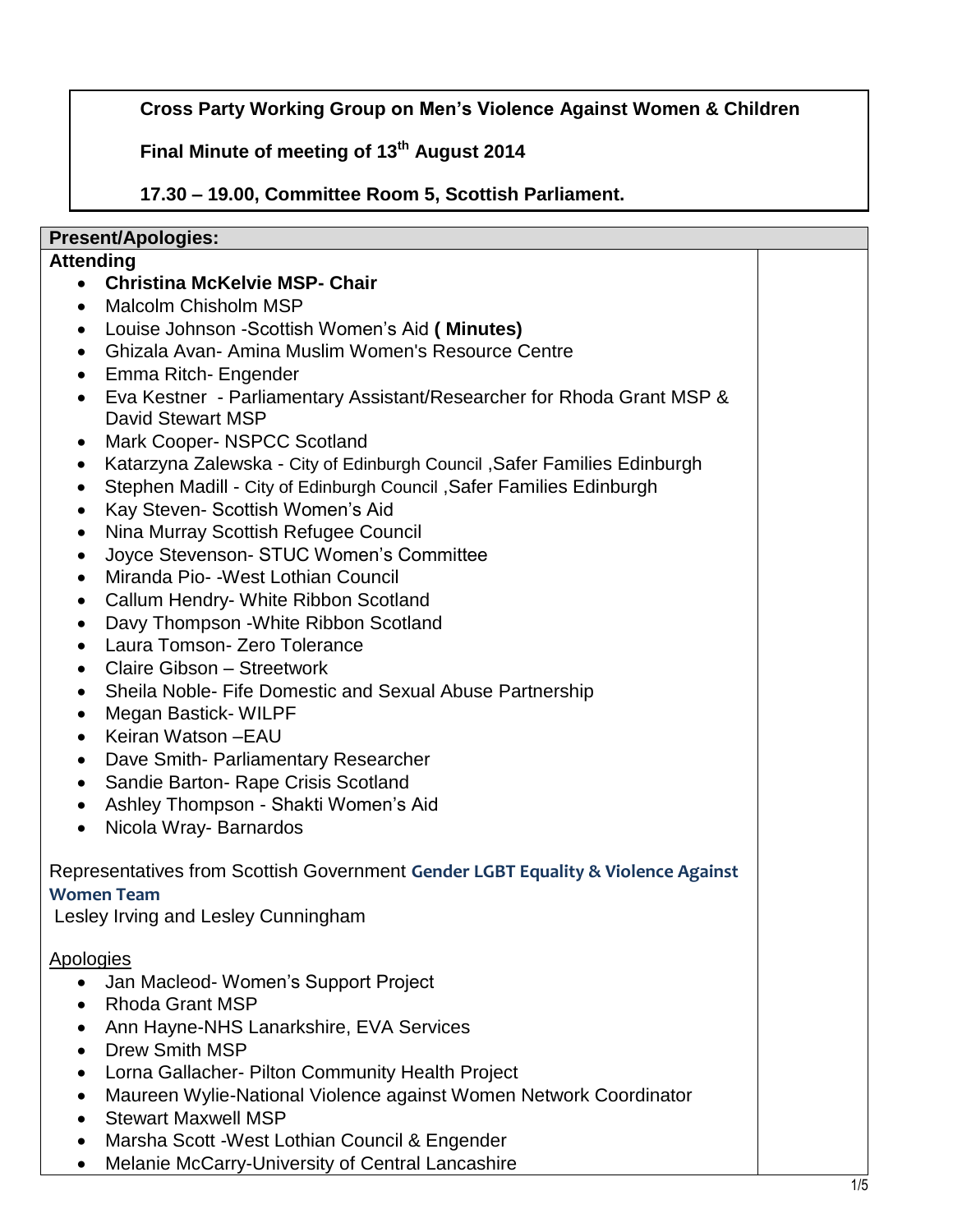| <b>Graeme Richards- Circle</b><br>$\bullet$                                                                                                                                    |                |
|--------------------------------------------------------------------------------------------------------------------------------------------------------------------------------|----------------|
| Elaine Wishart, Corporate Governance, City of Edinburgh Council<br>٠                                                                                                           |                |
| Nadine Jassat- EWRASAC<br>$\bullet$                                                                                                                                            |                |
| <b>Claudia Beamish MSP</b><br>$\bullet$                                                                                                                                        |                |
| Lily Greenan - Scottish Women's Aid<br>$\bullet$                                                                                                                               |                |
| Girijamba Polubothu- Shakti Women's Aid<br>$\bullet$                                                                                                                           |                |
| Nancy Lombard- University of Glasgow<br>$\bullet$                                                                                                                              |                |
| Elaine Wishart, Corporate Governance, City of Edinburgh Council<br>$\bullet$                                                                                                   |                |
| Asia Bartsch- City of Edinburgh Council- Safer Families                                                                                                                        |                |
| 1. Minutes of the last meeting and matters arising                                                                                                                             | <b>Action:</b> |
| Christina McKelvie, MSP, chairing, noted the apologies as given above and                                                                                                      |                |
| welcomed the Scottish Government representatives to the meeting.                                                                                                               |                |
| The minutes of the previous meeting of 28 <sup>th</sup> May 2014 were read and<br>$\bullet$                                                                                    |                |
| approved by those present.                                                                                                                                                     |                |
| Update on the Council of Europe Convention on Preventing and Combating                                                                                                         |                |
| Violence Against Women and Domestic Violence (the Istanbul Convention)                                                                                                         |                |
| and facilitated discussion about future CPG action on the Convention                                                                                                           |                |
| The Convention was previously discussed in detail at the CPG meeting of 28 <sup>th</sup> May                                                                                   |                |
| 2014 and see http://www.coe.int/t/dghl/standardsetting/convention-                                                                                                             |                |
| violence/default_en.asp                                                                                                                                                        |                |
|                                                                                                                                                                                |                |
| Lesley Irving opened the discussion and advised that the UK Government has                                                                                                     |                |
| signed but not ratified the Convention because they believe that the UK is not fully                                                                                           |                |
| compliant with the Convention requirements; in this regard, they are undertaking a                                                                                             |                |
| mapping exercise across Westminster Departments and the devolved                                                                                                               |                |
| administrations to determine the extent of compliance across the UK. The UK is                                                                                                 |                |
| looking to ratify through identifying achievements will meet the requirements, as                                                                                              |                |
| opposed to ratifying and then aspiring to ensure that the requirements are met. The                                                                                            |                |
| Scottish Government has reported back to the UK Government.                                                                                                                    |                |
|                                                                                                                                                                                |                |
| Scotland is compliant with the possible exception of the requirements in relation to                                                                                           |                |
| Extra Territorial Jurisdiction (ETJ)- there is a presumption that states have                                                                                                  |                |
| jurisdiction on offences committed inside but not beyond their territories. ETJ                                                                                                |                |
| extends this authority to offences committed outside the state by persons from that                                                                                            |                |
| jurisdiction e.g crimes of genocide and sexual offences are covered in international                                                                                           |                |
| treaties that allow for offenders to be returned to UK but stalking would not be. There<br>is an issue about extending ETJ to other offences as this would potentially require |                |
| the UK to agree protocols with all other jurisdictions.                                                                                                                        |                |
|                                                                                                                                                                                |                |
| The meeting discussed whether the Convention helped in clarifying the obligation of                                                                                            |                |
| Local Authorities in relation to women subject to the No Recourse to Public Funds                                                                                              |                |
| restrictions, in ensuring that all women who need support can get it? Support was                                                                                              |                |
| not consistent from local authorities because they were unsure of their obligations.                                                                                           |                |
| Lesley indicated that this matter had not been raised before and would check this                                                                                              |                |
| further                                                                                                                                                                        |                |
|                                                                                                                                                                                |                |
| Lesley explained that a scheme, the Domestic Violence Destitution Fund, had been                                                                                               |                |
| devised by the UK Government after lobbying by Scottish Women's Aid and other                                                                                                  |                |
| organisations to provide housing and living costs for women who meet specific                                                                                                  |                |
| criteria. The Scottish Refugee Council commented that this support should be                                                                                                   |                |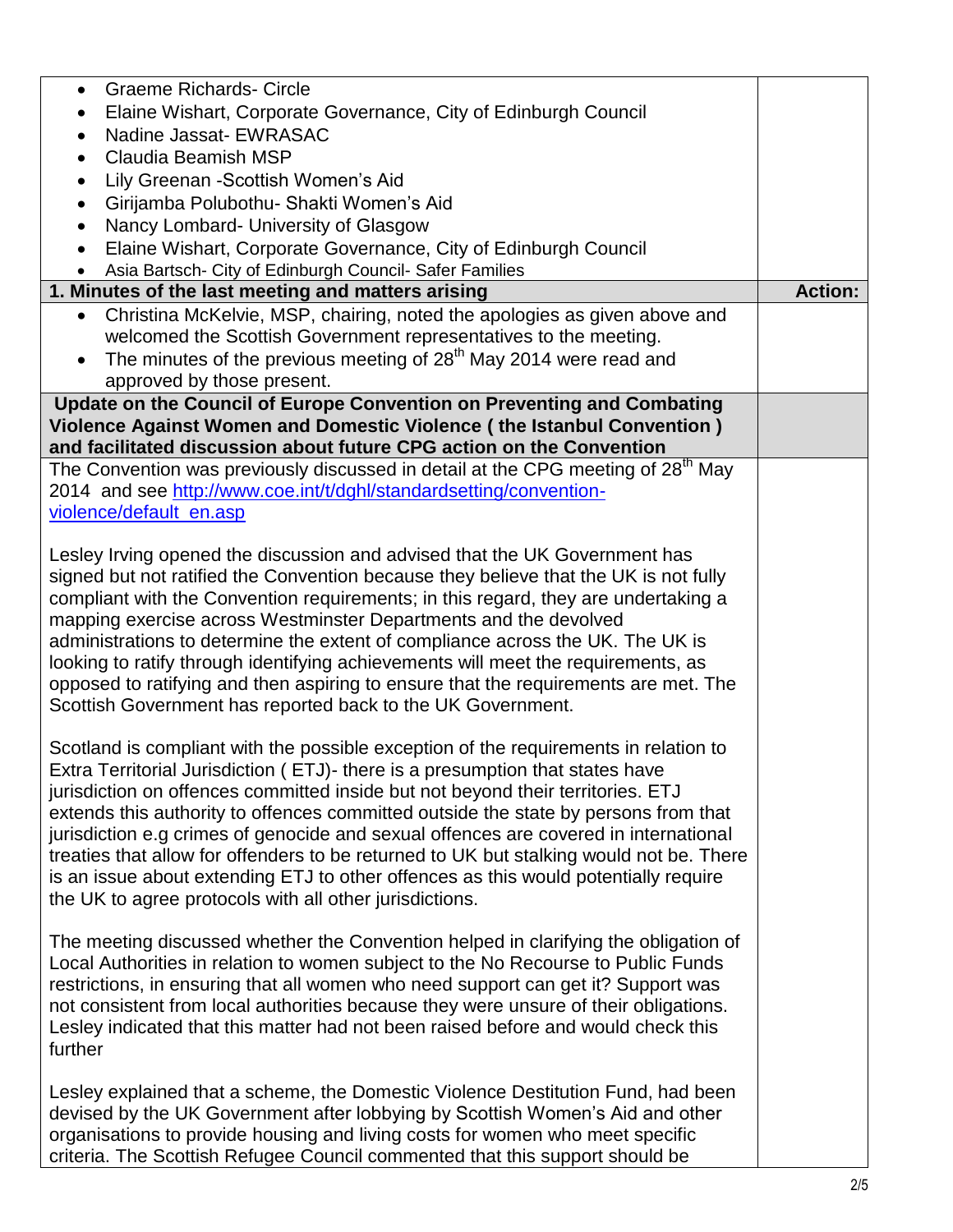| available to all women under the Convention, which could be a lever to extending                                                                                                                                                                                                                                                                                                                                                                                                                                                                                                                       |                                                     |
|--------------------------------------------------------------------------------------------------------------------------------------------------------------------------------------------------------------------------------------------------------------------------------------------------------------------------------------------------------------------------------------------------------------------------------------------------------------------------------------------------------------------------------------------------------------------------------------------------------|-----------------------------------------------------|
| this measure.<br>Lesley advised that there was no indication from the UK Government that<br>$\bullet$<br>they were considering extending the scheme.<br>Louise will check this with SWA colleagues                                                                                                                                                                                                                                                                                                                                                                                                     |                                                     |
| The Scottish Refugee Council advised that the Legal Services Agency were<br>$\bullet$<br>dealing with cases on family reunion that may be relevant to this issue and<br>would update the CPG                                                                                                                                                                                                                                                                                                                                                                                                           |                                                     |
| It was observed that the UK is taking an unique position in not wanting to ratify the<br>Convention until it is compliant in all areas. Other Council of Europe member states<br>are being aspirational and ratifying even though they are not fully compliant. UK has<br>signed up to CEDAW although as not wholly compliant with the CEDAW<br>requirements.                                                                                                                                                                                                                                          |                                                     |
| Lesley undertook to contact the Ministry of Justice on the picture emerging<br>and what their thoughts are on ratification. Given the Scottish<br>Government's position that Scotland was complaint on all areas except<br>ETJ, she welcomed views from the CPG on this matter and whether<br>there were other areas or gaps that had not been considered.                                                                                                                                                                                                                                             | <b>Action-</b><br>further<br>discussion<br>from CPG |
| In this regard, the meeting noted that this would be difficult to determine until the<br>Convention scrutiny mechanism for checking compliance was in place and since the<br>voluntary sector had not reviewed the Convention in this way. Lesley indicated that<br>this work would be helpful.<br>Reference was made to previous discussions at the May CPG meeting in<br>$\bullet$                                                                                                                                                                                                                   |                                                     |
| relation to CPG members possibly taking a "piece" of the Convention and<br>looking at our own work, what compliance would look like in this area, what<br>would be needed to secure this and the gaps, over 3 areas- Prevention;<br>Protection including specialised support and shelters; Prosecution. Louise<br>undertook to contact those members who had expressed an interest.                                                                                                                                                                                                                    | <b>Action-</b><br>Louise                            |
| 3. Presentation from RESPEKT- Stephen Madill, Senior Social Worker, Safer<br>Families, Edinburgh and Kata Zalewska, Men's Worker with the RESPEKT                                                                                                                                                                                                                                                                                                                                                                                                                                                      |                                                     |
| project, Safer Families.                                                                                                                                                                                                                                                                                                                                                                                                                                                                                                                                                                               |                                                     |
| The background to this was explained an offshoot of the Working with Men project.<br>WWM had started 10 years ago as a pilot growing out of work being done in formal,<br>court-mandated, criminal justice social work perpetrator programmes; in recognition<br>of the fact that not all perpetrators of domestic abuse go through the criminal justice<br>system, the WWM project was set up to work with these men and abusers who had<br>not been court mandated.                                                                                                                                  |                                                     |
| 3 years ago the police advised that the second largest ethnic group of perpetrators<br>they were dealing with after Scottish men were Polish men, but they were not being<br>dealt with either through WWM or court mandated programmes. The RESPEKT<br>groupwork programme is for men who acknowledge their abuse and consists of 14<br>individual sessions and 26 weekly group sessions, which are not mandatory. There<br>is also a complementary programme for men who have harmed children but not<br>necessarily in the context of domestic abuse and a parallel support programme for<br>women. |                                                     |
| The project attempts to promote a wider understanding of the needs of Polish                                                                                                                                                                                                                                                                                                                                                                                                                                                                                                                           |                                                     |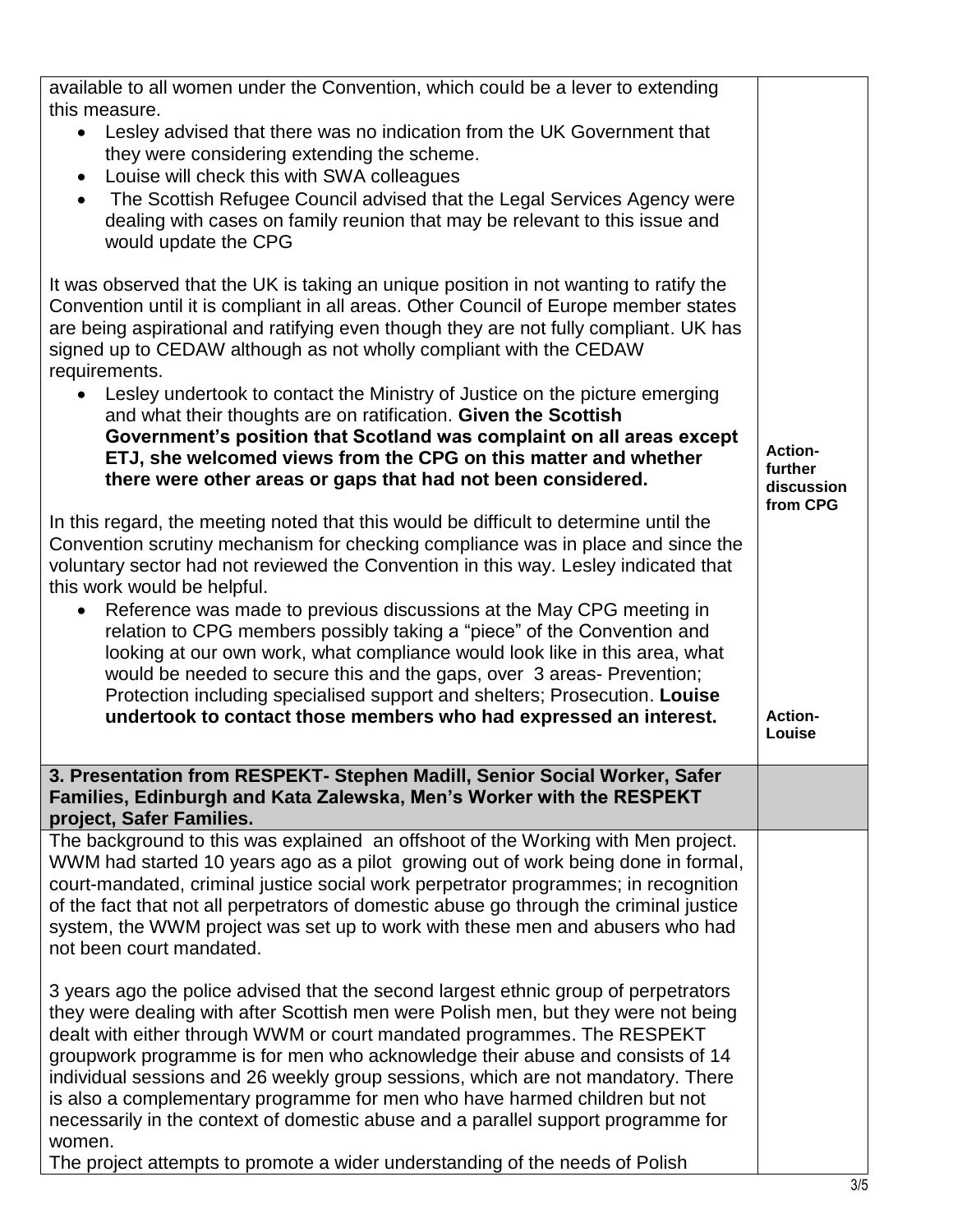| families experiencing domestic abuse and the cultural differences- domestic abuse<br>is still seen as "normal" in Poland and is not taken seriously by the police, coupled<br>with the fact that there is no Polish equivalent of child protection legislation and<br>social work intervention, legal protection against domestic abuse or even<br>terminology expressing concepts such as domestic abuse. There are also many<br>differences in terms of the role of, and access to social and medical services and a<br>lack of awareness of the existence of support services such as Women's Aid.<br>The RESPEKT team have workers who are both Polish speakers and Polish<br>nationals, who can carry out background checks in Poland on an abuser's history,<br>are engaging with women and supporting them and are also changing the men's<br>motivation and attitudes towards engaging positively with perpetrator programmes<br>generally. Court-mandated programmes have a higher completion rate because the<br>court and Children and Families Social Workers monitor compliance; however,<br>abusers have come off the programme because children have been taken off the "at<br>risk" register. RESPEKT will send a copy of the presentation for circulation around<br>the CPG | <b>Action-LJ &amp;</b><br><b>RESPEKT</b>     |
|----------------------------------------------------------------------------------------------------------------------------------------------------------------------------------------------------------------------------------------------------------------------------------------------------------------------------------------------------------------------------------------------------------------------------------------------------------------------------------------------------------------------------------------------------------------------------------------------------------------------------------------------------------------------------------------------------------------------------------------------------------------------------------------------------------------------------------------------------------------------------------------------------------------------------------------------------------------------------------------------------------------------------------------------------------------------------------------------------------------------------------------------------------------------------------------------------------------------------------------------------------------------------------------------|----------------------------------------------|
| Carrying out primary prevention work is difficult, since the project has only 2<br>workers. In addition, a lack of adequate and appropriate translation services causes<br>difficulties in raising awareness for women that this assistance is available. The<br>meeting agreed that translation and interpreting is a difficulty generally for<br>practitioners and a lack of national standards for interpreters in Scotland is a<br>significant issue. The Glasgow VAWP had produced a publication on good practice<br>in using interpreters which the SRC would send to the CPG for circulation. Louise<br>mentioned that EU Directive establishing minimum standards on the rights, support<br>and protection of victims of crime had provisions relating to interpretation and<br>translation services, with the caveat that this duty on Member States related to<br>certain prescribed circumstances of "engagement" within the criminal justice system.<br>This would be circulated to CPG members.                                                                                                                                                                                                                                                                                 | Action-<br>SRC, LJ &<br><b>RESPEKT</b>       |
| 4. CPG event during the 16 Days of Action on Violence Against Women                                                                                                                                                                                                                                                                                                                                                                                                                                                                                                                                                                                                                                                                                                                                                                                                                                                                                                                                                                                                                                                                                                                                                                                                                          | <b>Action:</b>                               |
| See previous minutes<br>Callum has booked the Burns Room at the Parliament on Thursday 4 <sup>th</sup><br>December from 1-2.15pm. Ideas for the event were discussed and the CPG<br>were attracted to the idea of having MSPs sign a Declaration, similar to the<br>previous event in 2007 and this could be a commitment to Equally Safe or<br>some other way of ensuring Parliamentary accountability on the Strategy.<br>CPG members had already been involved in discussions around planning and<br>$\bullet$<br>a meeting would be arranged immediately prior to the next CPG for those<br>who had shown interest to discuss practicalities of the day, equipment,<br>numbers, etc.<br>A short paragraph on the event would be included in the MSPs Bulletin the<br>$\bullet$<br>week before the event- will have to agree content, etc and Malcolm Chisholm<br>MSP, as sponsoring MSP will have to be kept informed.<br>Callum was also to explore the possibility of a stall in Parliament during the 16<br>$\bullet$                                                                                                                                                                                                                                                                 | <b>ACTION-</b><br>members<br><b>&amp; LJ</b> |
| Days and will report back to the CPG<br>VAW Debate during the 16 Days- can this be held on the 4 <sup>th</sup> - LJ to contact<br>Lesley Irving on this<br><b>Members' Updates</b>                                                                                                                                                                                                                                                                                                                                                                                                                                                                                                                                                                                                                                                                                                                                                                                                                                                                                                                                                                                                                                                                                                           | <b>Action:</b>                               |